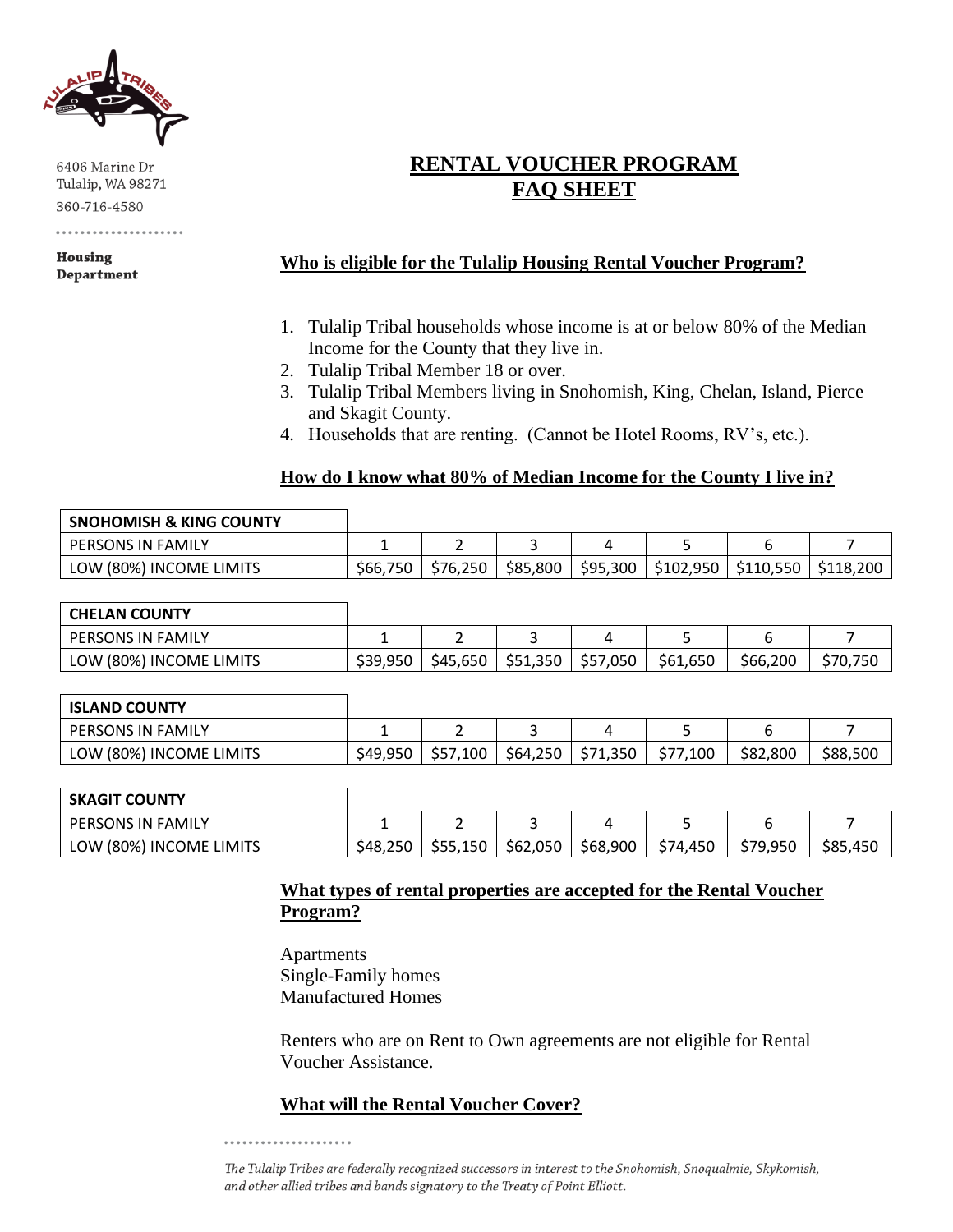Future rent for up to one year, then applicants must fill out a Recertification form.

### **What documents and information need to be provided on the Rental Voucher Application?**

- 1. Name, Date of birth and Tribal ID # for the Head of Household.
- 2. Name and date of birth of all minors living in the household.
- 3. Photo Identification for all household members 18 years old and older.
- 5. Authorization for Release of Information for everyone in household 18 and over.
- 6. Tulalip Tribes Membership Distribution Verification form.
- 7. Employment Verification forms for all household members 18 years and older.
- 8. Signed copy of your Lease.
- 9. Rental Agreement signed by your and your Landlord.

#### **Can I apply for assistance on a second home or vacation home?**

No. The property for which rental assistance is provided must be the tenant's primary residence.

### **Can I apply for assistance for Mortgage?**

No. The Rental Assistance is only for Tribal Members who are renting.

### **How will I know the status of my application?**

A Rental Voucher Specialist will be reaching out to determine your eligibility once your application has been received. Please be patient, there are many tribal members that will be applying all at once and it will take a few days to start the process of everyone's application.

TTHD staff will time stamp and date the application starting June 15, 2022 at 4 pm. Applications will be on a first come first served basis.

If your application is not complete at time of submission, TTHD staff will return the application to you for corrections and you will have to resubmit your TTHD Rental Voucher Program Application.

The Bedroom size that you qualify for is the dollar amount that you will receive each month for Rental Vouchers.

If you live with a roommate, you will only receive half of the rent amount in a Rental Voucher. If you have a co-signer for your rental, you will need to have